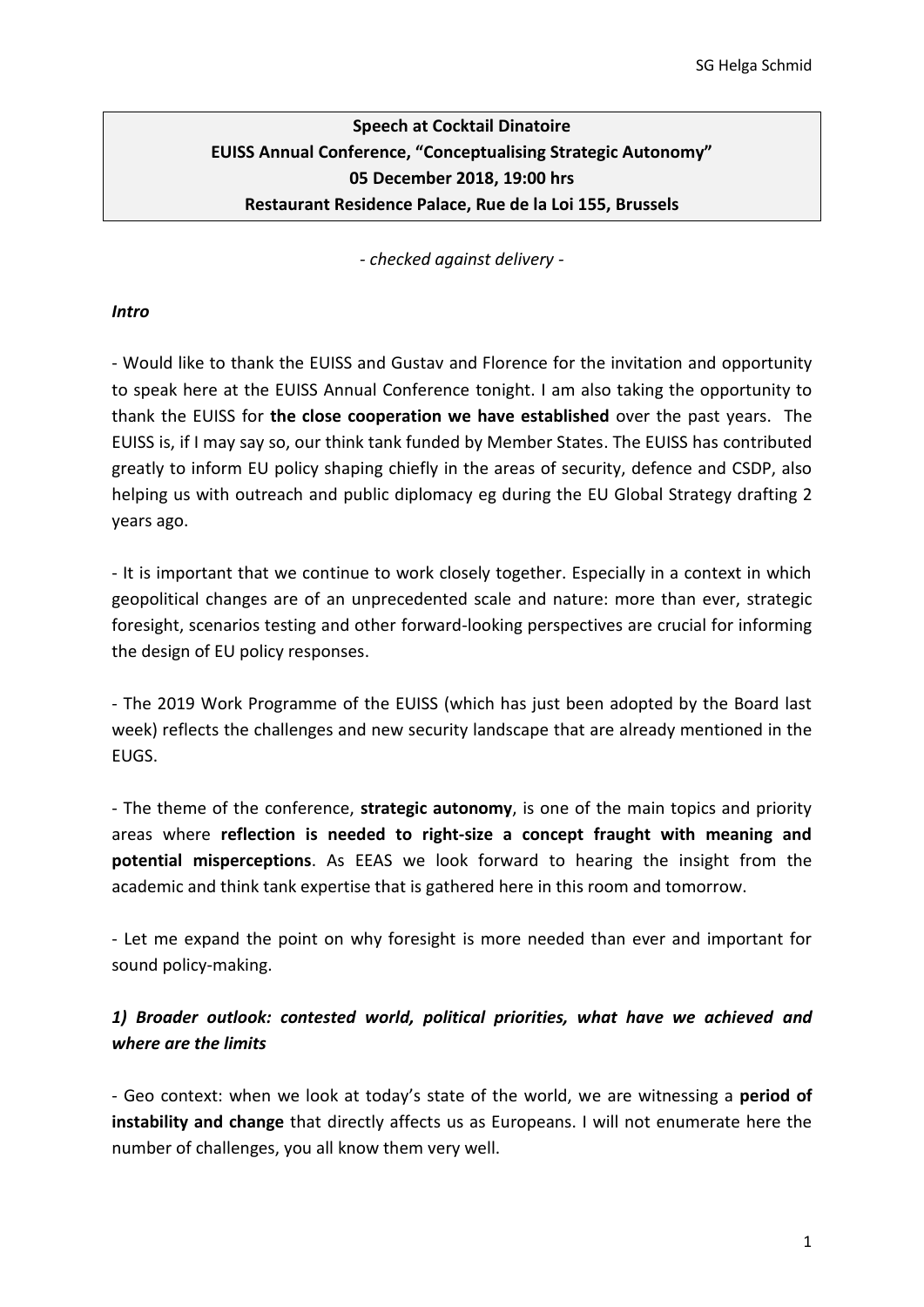- But let me flag one particular new challenge that some already call **the 4th industrial revolution**. We stand on the brink of a technological revolution that will fundamentally alter the way we live. We do not yet know just how it will unfold, but one thing is clear: the response to it must be integrated and comprehensive, involving all stakeholders of the global polity, from the public and private sectors to academia and civil society. But to harness these opportunities, we must also take the security implications seriously. This is a key point in today's Commission Communication on Artificial Intelligence, which asks the HR/VP to coordinate proposals for how to address the international security dimension.

- With multilateralism under attack, the EU has a prime responsibility to safeguard a rulesbased international order and to help shape the **future of multilateralism** – acting in unity instead of letting others divide us. EU unity has allowed us to play a leading role in the international efforts to combat climate change and to keep the Paris agreement alive after the departure of the US we all regretted.

- And this is one of my main messages tonight and when it comes to **Strategic Autonomy**: being supporters of multilateralism and seeking greater strategic autonomy is not contradictory – to the contrary, if we strengthen our resilience and manage to join our efforts as a unified EU we can more effectively reinvigorate the multilateral order, which is the guarantor of overall peace, stability and prosperity.

- International rules and norms are needed simply to a**void the return of the "law of the jungle"** to quote the title of Robert Kagan's latest book. This is also true for newer issues that are more elusive and where the 'rules of the game' are not defined by international law (cyber, digital, AI, hybrid) where the effects on warfare and EU citizens' security will require a lot more attention, knowledge and cooperation in the years to come.

- The positive news is that in face of this unpredictability all around, **the EU has still managed so far to be an anchor of stability** – but this is not a given. Our unity and our strength has become 'a point of reference' for others – as Federica Mogherini has described it. Instead of reducing international cooperation and partnership, the EU is actually increasing it because no single country can address those common challenges alone. At UNGA this year we have been united in support to multilateralism, as many others did.

- The demand for Europe has never so high. Important progress was achieved with our partners from the Western Balkans not least at the Western Balkans summit in Sofia where the Sofia Priority Agenda was adopted. The  $12<sup>th</sup>$  ASEM Summit that took place in October here in Brussels brought together 51 countries and institutions, reiterating that only a multilateral approach will enable us to address and confront global challenges together. We are also intensifying efforts with our African and South American partners, like at the last EU-South Africa Summit in Brussels 2 weeks ago. All those examples illustrate that it is in our common interest not to abandon the multilateral system, but rather to reinvigorate it.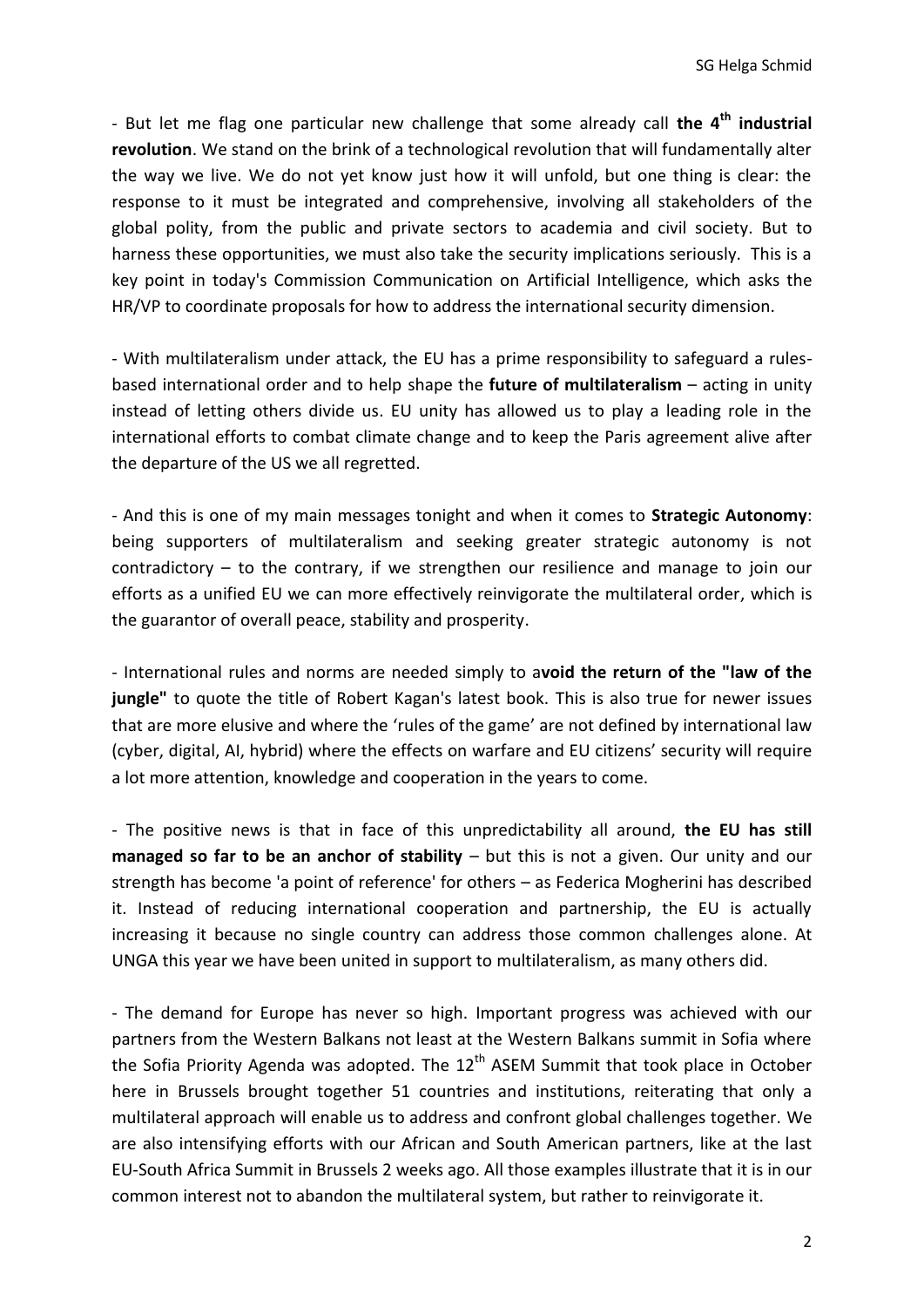### *2) What needs to be done - enhancing strategic autonomy*

- European strategic autonomy is a concept that has come a long way. It has recently received a new echo, not only through the Global Strategy but also with more recent Heads of State and President Juncker statements, including last June when referred to in the European Council conclusions. It is a **concept about responsibility**. It is a concept about Europe taking more responsibility for its own security thereby protecting our values and actively pursuing our interests.

- This is, of course, true in the field of **defence**. When needed, we want to be able to protect and defend European sovereign interests and values. We also want to be able to cooperate with third countries on our own terms. For acceding to this level of ambition, we have to raise our level of research and development, we have to deploy earlier, being more mobile and more operational thanks to additional training and equipment.

- This is exactly where **European initiatives** such as PESCO, European Defence Fund, MPPC, CARD or the Civilian Compact can be expected to trigger the indispensable dynamic for the challenges we are confronted to. It will contribute to strengthen NATO's European pillar.

- But taking greater responsibility does not stop at defence issues. Here, the term "security" should be envisaged in the greater sense with a **comprehensive and integrated approach**. "Economic security" is what comes to my mind or in other words the need for a stronger role of the Euro. In this regard, the European Commission published today plans to help to increase the use of the euro in strategic sectors such as energy, or aircraft manufacturing. Here it is important that the think tank community also reflects possible additional tools.

- We also need to assess our strengths, but also vulnerabilities in terms of energy, trade, space, infrastructure, cyber and other critical sectors. Our current level of strategic **and financial interdependence** must be measured against challenges that are not new. I am thinking of climate change and the urgency to act now as the UN IPCC Special Report on Global Warming warned us recently. We look towards the COP 24 in Katowice as a key moment for the implementation of the Paris Agreement.

- We need to protect and develop European success stories such as Galileo, Copernicus, Ariane launchers, Airbus which currently are more and more confronted to unfair competition, extraterritorial laws and financial uncertainty.

- Technological development and innovation can create tangible advantages but also significant new threats. We **need to modernise our approaches** and engage more actively with new actors at the intersection of technology and foreign and security policy, also building up the ability to set global standards in key technologies. Here, the work of Think Tanks such as the EUISS is extremely important.